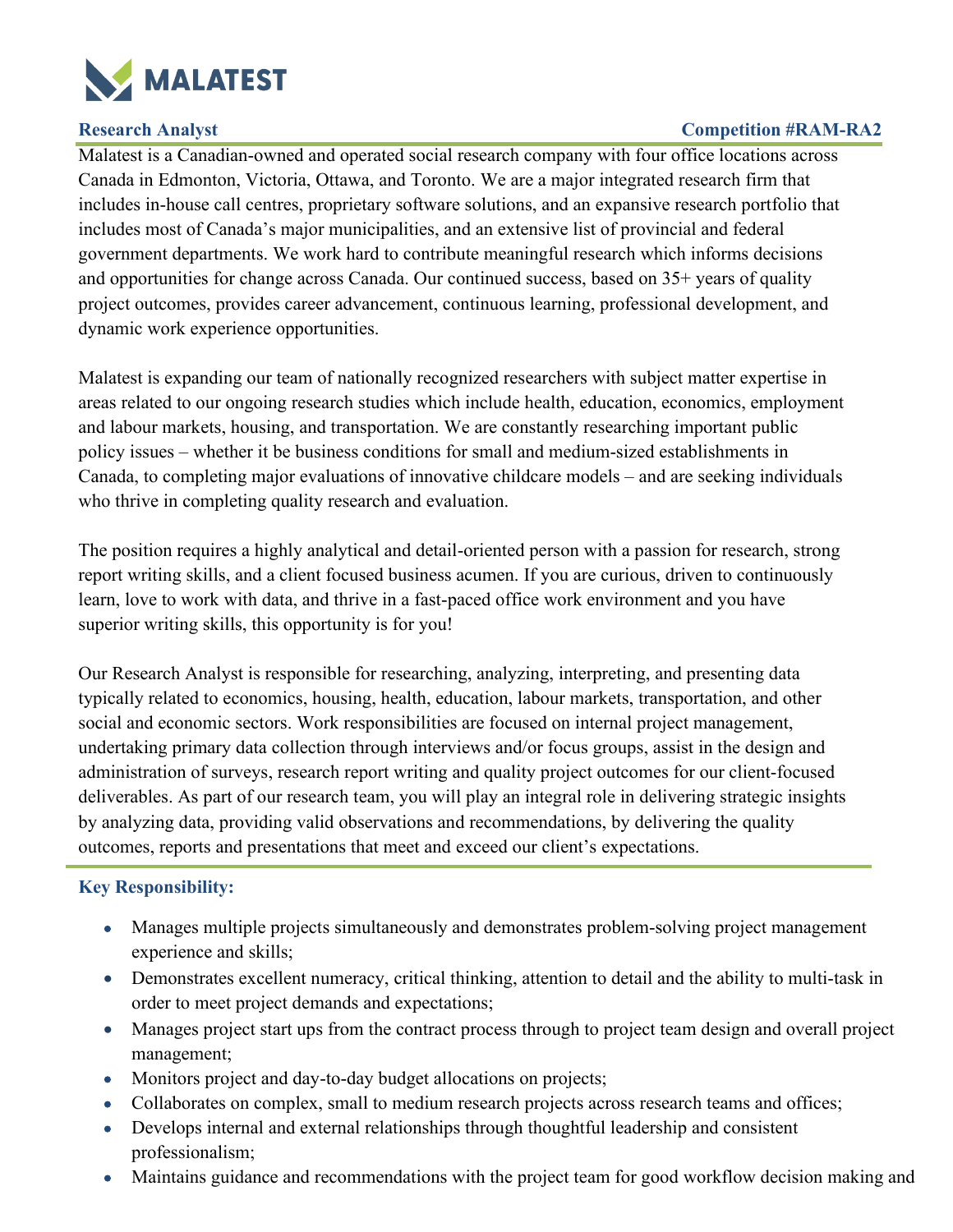

accountability;

- Accountable for project management of project and client communications through guiding the workflow, reviewing deliverables, producing timely project progress reports, and problem solving;
- Organizes and analyzes quantitative data (SPSS & R) and qualitative data  $(R, NVivo, SPSS, MS Access)$
- Leading and overseeing multiple projects simultaneously (4 to 5) while anticipating potential issues;
- Mentoring and developing staff while contributing to business development initiatives;
- Strong ability to handle project stressors and the flexibility needed to navigate to project completion;
- Performing various other tasks associated with the completion of social research, program evaluations, and/or market research projects.

# **Qualifications:**

- Master's degree in the social sciences (e.g., economics, sociology, or related discipline), required.
- 2-4 years of applied work experience in a client-focused environment with responsibility for multiple projects (from inception to completion).
- Eager to learn and acquire knowledge in the principles of research, program evaluation, research design and methodology in both qualitative and quantitative analysis.
- Ability to extrapolate quantitative results and translate the findings into strategic conclusions with knowledge in advanced statistical techniques (e.g., factor analysis, regression).
- Proficiency working with MS Office: (e.g., MS Access, MS Excel, MS Word, PowerPoint).
- Proficiency working in at least one statistical program: SPSS, R, SAS, STATA, NVIVO.
- Strong organizational skills, including the ability to prioritize to manage several projects at once.
- Excellent writing and communication skills.
- A condition of employment, candidates must be legally entitled to work in Canada, obtain security clearance with the Industrial Security Directorate Division of Public Works and Government Services of Canada, and secure vulnerable sector and/or criminal record checks, as required.

# **Why Work for Malatest?**

Malatest is a fast-paced, consistently changing dynamic work environment. This position will support multiple project assignments simultaneously, under the pressure of deadlines. The physical work environment may change depending on task and project. Employees may be required to use, lift, and sometimes carry standard office equipment or project related supplies weighting under 10 lb. When inthe office, sitting for long periods of time while using a computer will be required.

Standard office hours of operation are Monday to Friday from 8:30am to 5:00pm, although some hoursmay vary by task and project. Overtime may be required to accommodate workload and deadlines. Travel may be required from time to time, subject to project requirements.

While a member of a team, researchers demonstrate resilience, high integrity, an ability to work independently (with an acute attention to detail), while ultimately accepting responsibility for the quality and completion of 4 to 5 research projects, simultaneously.